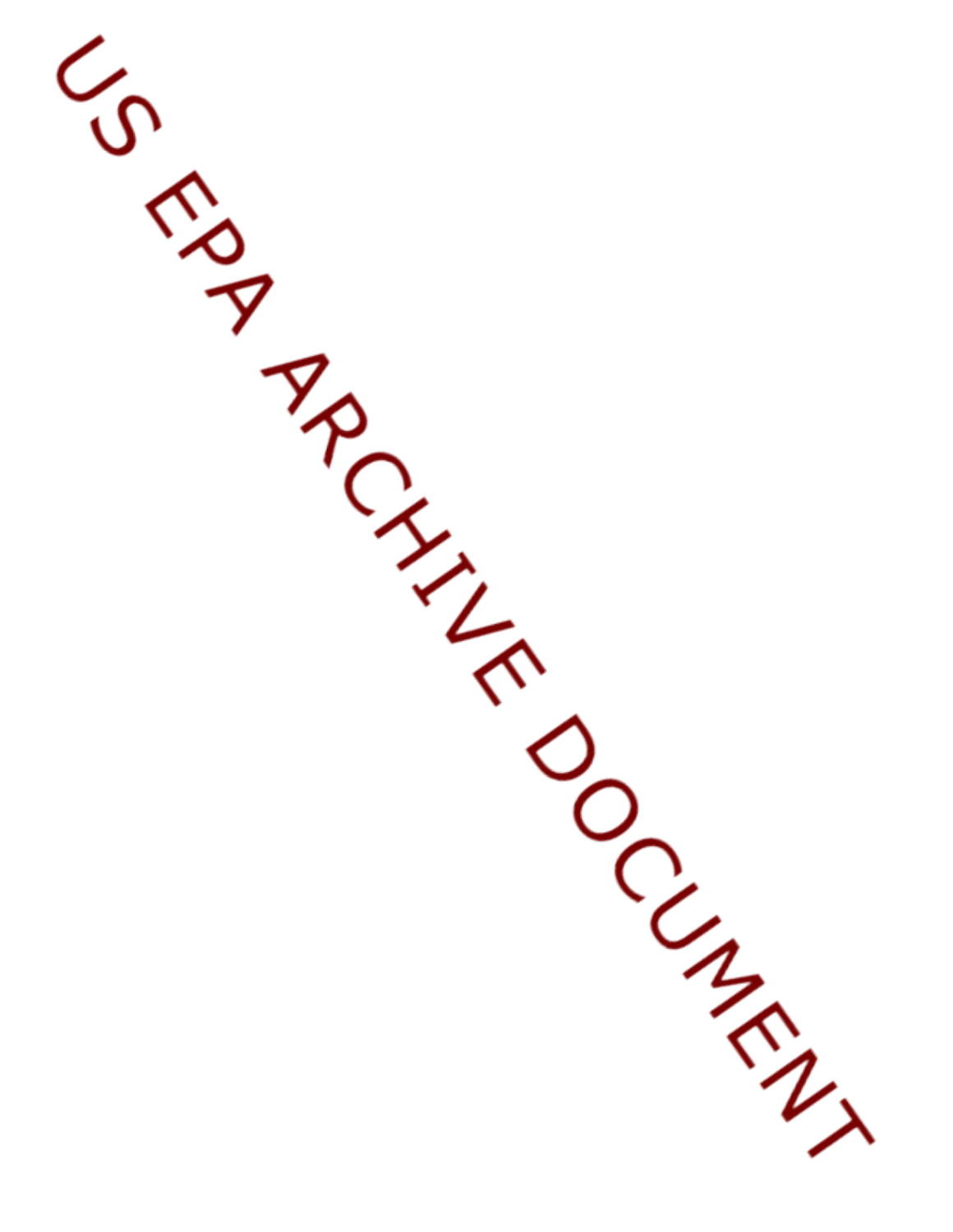## **AGENCY:** ENVIRONMENTAL PROTECTION AGENCY (EPA)

**TITLE:** Tribal Community: Reducing Toxic Air Pollutants Project (RFA)

**ACTION**: RFA - Amendment No. 01

**RFA NO.:** OAR/ORIA/05-07

## **CATALOG OF FEDERAL DOMESTIC ASSISTANCE (CFDA) NO.: 66.034**

**SUMMARY**: This notice is issued to correct the address shown in Sections IV. Other Submission Requirements, and VII. Agency Contact(s). In addition, the last sentence under VII. Agency Contact(s) is deleted in its entirety.

## **Accordingly**,

1. Section IV, Other Submission Requirements is hereby amended to change the address as follows:

US EPA Attn: Shelley Blake Office of Radiation and Indoor Air Indoor Environments Division (Mail Code 6609J) "Tribal Community: Reducing Toxic Air Pollutants Project RFA" 1310 L Street, NW, Room 413J Washington, DC 20005 Phone: (202) 343-9819

NOTE: The street number is corrected to read: 1310 in lieu of 1301 as previously shown.

2. Section VII. AGENCY CONTACT(S) is hereby amended to change the address as follows:

## US EPA

Attn: Shelley Blake Office of Radiation and Indoor Air Indoor Environments Division (Mail Code 6609J) "Tribal Community: Reducing Toxic Air Pollutants Project RFA" 1310 L Street, NW, Room 413J Washington, DC 20005 Phone: (202) 343-9819

NOTE: The street number is corrected to read: 1310 in lieu of 1301 as previously shown.